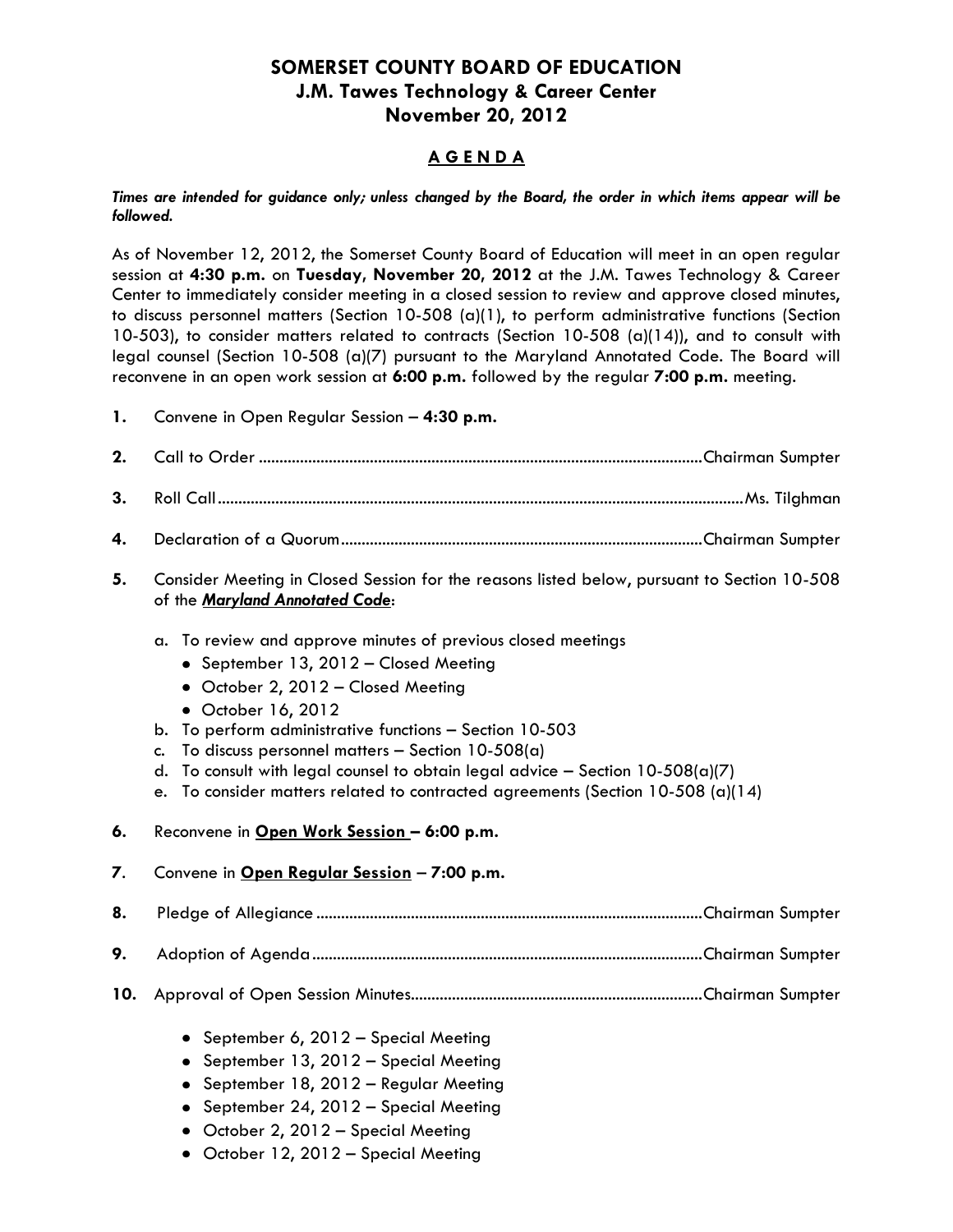|     |                                        | • October 16, 2012 - Regular Meeting            |  |
|-----|----------------------------------------|-------------------------------------------------|--|
| 11. | Announcement of Closed Session Meeting |                                                 |  |
|     |                                        | ≻ November 20, 2012                             |  |
| 12. |                                        |                                                 |  |
| 13. |                                        |                                                 |  |
| 14. | <b>OLD BUSINESS</b>                    |                                                 |  |
|     |                                        | A. Policies                                     |  |
|     |                                        | (See Tab $14-A1$ )                              |  |
|     |                                        | (See Tab 14-B)                                  |  |
|     | C.                                     | (See Tab $14-C$ )                               |  |
| 15. | <b>NEW BUSINESS</b>                    |                                                 |  |
|     |                                        | A. Finance                                      |  |
|     |                                        | (See Tab 15-A1)                                 |  |
|     |                                        | (See Tab 15-A2)                                 |  |
|     |                                        | <b>B.</b> Curriculum & Instruction              |  |
|     |                                        | <b>Disciplinary Literacy</b><br>(See Tab 15-B1) |  |
|     |                                        | <b>C.</b> Student Service Report                |  |
|     |                                        | (See Tab 15-C1)<br>Ms. Carter                   |  |
|     |                                        | (See Tab 15-C2)                                 |  |
|     |                                        | <b>D. Human Resources</b>                       |  |
|     |                                        | (See Tab $15-D1$ )                              |  |
|     |                                        | 2.                                              |  |